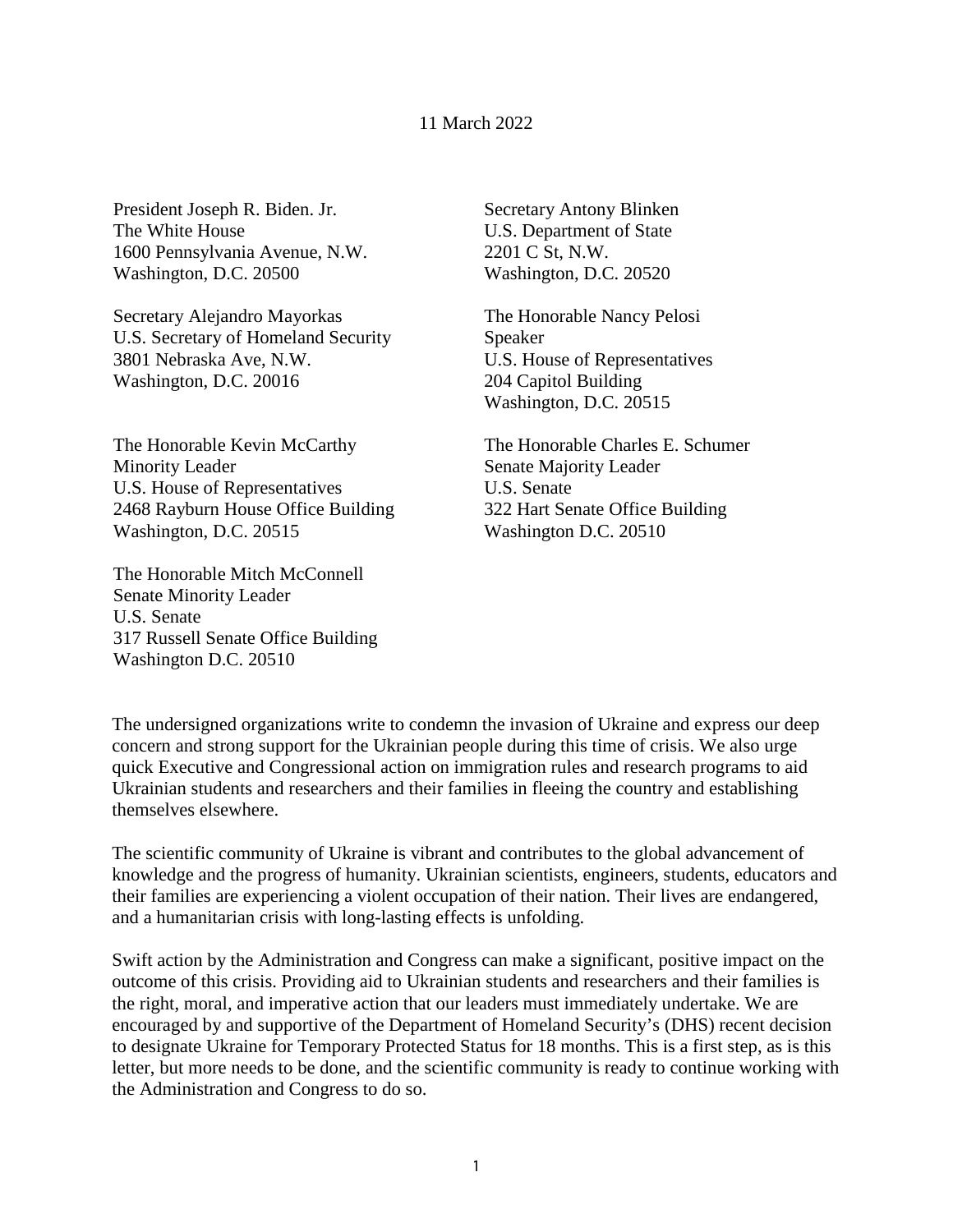We urge the Administration to take the following steps, as needed:

- Agencies should use research programs—including grants, scholarships and stipends—to facilitate Ukrainian students and researchers establishing themselves in the United States or friendly third-party nations where collaborations already exist;
- U.S. Citizenship and Immigration Services (USCIS) should expedite the issuance of travel documents, diplomatic notes, and letters of support to facilitate the evacuation of at-risk Ukrainian students and researchers;
- USCIS should expedite refugee processing in third countries and support Ukrainian students and researchers awaiting U.S. visa approval without delay;
- The State Department should designate Ukrainian students and researchers as admissible for refugee status under U.S. Refugee Admissions Program Priority 2 Designation;
- Establish mechanisms for U.S. universities and research institutions to quickly enroll and hire these students and researchers; and
- Offer flexibility for Ukrainian students and researchers and their families for F, M, J, and O student and scholar visas.

We urge Congress to take the following steps, as needed:

- Implement any of the above measures legislatively, as needed;
- Consider a legislative solution for Ukrainian students and researchers arriving on humanitarian parole and those currently in the U.S. to apply for legal residence; and
- Pass and fund humanitarian aid legislation to support researchers in Ukraine.

The above steps will benefit not only Ukraine's research community but the many refugees trying to escape the Russian government's attack.

We recognize that these are only some of the first steps that should be taken and that much follow-up will be needed by the broader U.S. research community. As always, we are available to serve as a resource as you consider our proposals.

Sincerely,

Academy for Radiology & Biomedical Imaging Research American Anthropological Association American Association for Dental, Oral, and Craniofacial Research American Association of Geographers American Association of Physicists in Medicine American Association of Physics Teachers American Chemical Society American Crystallographic Association